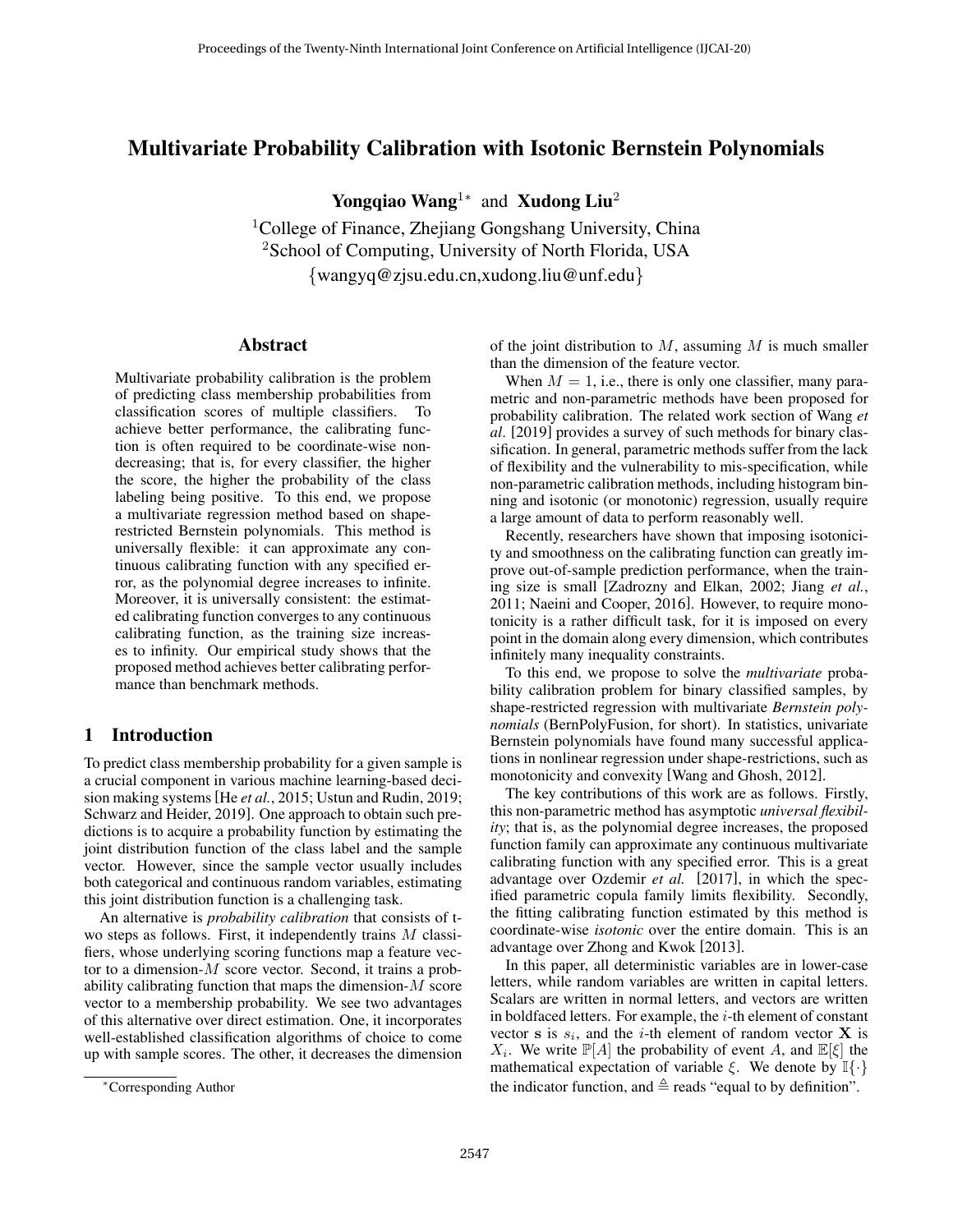### 2 Problem Formulation

In a binary classification problem, one considers a random vector  $(X, Y)$ , where the feature vector  $X \in \mathcal{X} \subset \mathbb{R}^d$  and the class label  $Y \in \{0, 1\}$ . The classification problem aims to predict the class label *Y* of each  $\mathbf{x} \in \mathcal{X}$ . A typical classification model first estimates a scoring function  $s : \mathcal{X} \to \mathbb{R}$ , then predicts the class label of **x** according to whether its score  $s(\mathbf{x})$  is above or below a threshold. A good scoring function is expected to have good ranking power: for any  $x_1, x_2 \in \mathcal{X}$ , if  $s(\mathbf{x}_1) > s(\mathbf{x}_2)$ ,  $\bar{\mathbb{P}}[Y = 1 | \mathbf{X} = \mathbf{x}_1] \geq \mathbb{P}[Y = 1 | \mathbf{X} = \mathbf{x}_2].$ Without loss of generality, this paper assumes  $s(\mathscr{X}) \subset [0, 1]$ . Or else one can achieve this by any increasing transformation.

Instead of class labels, this paper studies how to predict the conditional probability function

$$
g: \mathcal{X} \to [0, 1], \quad g(\mathbf{x}) \triangleq \mathbb{P}[Y = 1 | \mathbf{X} = \mathbf{x}]. \tag{1}
$$

Then  $\mathbb{P}[Y = 0 | \mathbf{X} = \mathbf{x}] = 1 - q(\mathbf{x})$ . One can obtain  $q(\cdot)$  by estimating the joint distribution of  $(X, Y)$ , i.e. two conditional distributions of  $X|Y = 1$  and  $X|Y = 0$ , from a training data. However, this task is tough in many applications.

An alternative is post-processing that relies on classification models. Assume that *M* classification models have been independently trained,  $\mathbf{s}(\mathbf{x}) \triangleq (s_1(\mathbf{x}), \dots, s_M(\mathbf{x}))^{\top}$ . If the calibrating function is

$$
f: [0,1]^M \to [0,1],
$$
  $f(\mathbf{s}) \triangleq \mathbb{P}[Y = 1 | \mathbf{S} = \mathbf{s}],$  (2)  
the membership probability for **x** is

$$
\mathbb{P}[Y=1|\mathbf{X}=\mathbf{x}] = f(\mathbf{s}(\mathbf{x})).\tag{3}
$$

 $f(\cdot)$  should be estimated by calibration models from the training data  $\{(\mathbf{s}(\mathbf{X}_i), Y_i)\}_{i=1}^n$ . Please note that this calibration is necessary for probability prediction, since many classification methods produce scoring functions that have no direct relationship with membership probability [Guo *et al.*[, 2017](#page-6-10); Ott *et al.*[, 2018](#page-6-11); [Kuleshov](#page-6-12) *et al.*, 2018; [Kuleshov and Ermon,](#page-6-13) [2017\]](#page-6-13). For simplifying notation, we let  $\mathbf{s} \triangleq \mathbf{s}(\mathbf{x})$ ,  $\mathbf{S} \triangleq \mathbf{s}(\mathbf{X})$ ,  $\mathbf{S}_i \triangleq \mathbf{s}(\mathbf{X}_i), \mathcal{D}_n \triangleq \{(\mathbf{S}_i, Y_i)\}_{i=1}^n.$ 

# 3 Related Work

#### 3.1 CopulaFusion

CopulaFusion, proposed by Ozdemir *et al.* [[2017\]](#page-6-8), estimates  $f(\cdot)$  by the Bayesian theorem

$$
f(\mathbf{s}) = \frac{\mathbb{P}[\mathbf{S} = \mathbf{s}|Y=1] \times \mathbb{P}[Y=1]}{\sum_{\ell=\{0,1\}} \mathbb{P}[\mathbf{S} = \mathbf{s}|Y=\ell] \times \mathbb{P}[Y=\ell]}.
$$
 (4)

Each  $S|Y = \ell$  has the following copula representation

$$
\mathbb{P}[S_1 \le s_1, \cdots, S_M \le s_M | Y = \ell] = C_{\ell}(\mathbb{P}[S_1 \le s_1 | Y = \ell], \cdots, \mathbb{P}[S_M \le s_M | Y = \ell])
$$
 (5)

where  $C_{\ell} : [0,1]^{M} \rightarrow [0,1]$  is the copula function. In this representation, each multivariate distribution consists of *M* marginal distribution  $\mathbb{P}[S_m \leq s_m | Y = \ell]$  and one copula function  $C_{\ell}(\cdot)$ .

To estimate the calibrating function  $f(\cdot)$  from the training data  $\mathcal{D}_n$ , one should estimate two priors  $\mathbb{P}[Y = \ell], 2M$ marginal conditional distributions  $\mathbb{P}[S_m \leq s_m | Y = \ell]$ , and two copulas  $C_{\ell}$ .  $\mathbb{P}[Y = \ell]$  can be replaced with its plug-in estimator  $\sum_{i=1}^{n} \mathbb{I}_{\{Y_i = \ell\}}/n$ . Each  $\mathbb{P}[S_m \le s_m | Y = \ell]$  can be obtained independently with kernel density estimation. Each  $C_{\ell}$  can be obtained by maximum likelihood estimation.

#### 3.2 MR-MIC

MR-MIC proposed by Zhong and Kwok [[2013\]](#page-6-9) estimates the membership probabilities  $\{p_i\}_{i=1}^n$  for  $\{\mathbf{X}_i\}_{i=1}^n$  with the following optimization

<span id="page-1-1"></span>
$$
\min_{\mathbf{p}} \quad \sum_{i=1}^{n} (Y_i - p_i)^2 + \frac{\lambda}{2} \mathbf{p}^\top \mathbf{\Omega} \mathbf{p} \tag{6a}
$$

<span id="page-1-0"></span>
$$
s.t. \quad p_i \ge p_j, \text{ if } (i,j) \in \mathcal{E} \tag{6b}
$$

where  $\sum_{i=1}^{n} [Y_i - p_i]^2$  is the empirical error that is a plugin estimator of the  $L_2$  risk  $\mathbb{E}[f(\mathbf{S}) - Y]^2$ , and  $\mathbf{p}^\top \mathbf{\Omega} \mathbf{p}$  is the manifold regularization for smoothness, and  $\lambda > 0$  is a hyperparameter for the trade-off between the empirical error and the regularization. Eq. [\(6b](#page-1-0)) is the isotonic constraint.  $\mathcal E$  is the transitive reduction of the relation  $\{(i, j) | \mathbf{S}_i > \mathbf{S}_j\}.$ 

However, the requirement of monotonicity only on ordered pairs of sample points cannot guarantee the monotonicity over the entire domain  $[0, 1]^M$ . It has the possibility of failing to keep monotone, especially when the training size is small.

## 4 Methodology

To keep the presentation simple, we limit our discussion to the case  $M = 2$ . The extension to  $M \geq 3$  is straightforward. This paper estimates the calibrating function  $f(\cdot)$  with a shape-restricted non-parametric regression

$$
\min_{f \in \mathcal{F}} \sum_{i=1}^{n} [f(\mathbf{S}_i) - Y_i]^2
$$
\n(7)

where  $F$  is the set

$$
\mathcal{F} \triangleq \left\{ f \in \mathcal{C}_{[0,1]^2} \middle| \begin{aligned} f(0,0) &\ge 0, f(1,1) \le 1 \\ f \text{ is coordinate-wise non-decreasing} \end{aligned} \right\}
$$

where  $f \in C_{[0,1]^2}$  means that  $f$  is continuous over  $[0,1]^2$ . The requirement of coordinate-wise non-decrease arises from the ranking power of each scoring function.

The requirement of coordinate-wise non-decrease is very strong. Since it is imposed on every point of  $[0, 1]^2$ , the calibrating function is continuously constrained and involves an uncountable number of inequality constraints. Generally, this kind of optimization is a semi-infinite program [[Reemt](#page-6-14)sen and Rückmann, 1998], because it involves a finite number of decision variables and an infinite number of inequality constraints. Over-restricted models specify simple functional families that are easy to impose shape restrictions, but these models achieve computational convenience at the expense of flexibility. Under-restricted models simplify these shape restrictions with finitely many inequality constraints on all samples or finite grid points, thus fail to guarantee full adherence.

This paper solves the probability calibration problem with shape-restricted multivariate Bernstein polynomials. Univariate Bernstein polynomials are widely regarded as the best shape-preserving functions and have been successfully applied to univariate shape-restricted non-parametric regression [\[Wang and Ghosh, 2012](#page-6-7)]. Let  $f(\cdot)$  be approximated with a degree-(*K*1*, K*2) Bernstein polynomial

$$
B_{K_1K_2}(\mathbf{s}) \triangleq \sum_{k_1=0}^{K_1} \sum_{k_2=0}^{K_2} \beta_{k_1k_2} b_{k_1,K_1}(s_1) b_{k_2,K_2}(s_2) \tag{8}
$$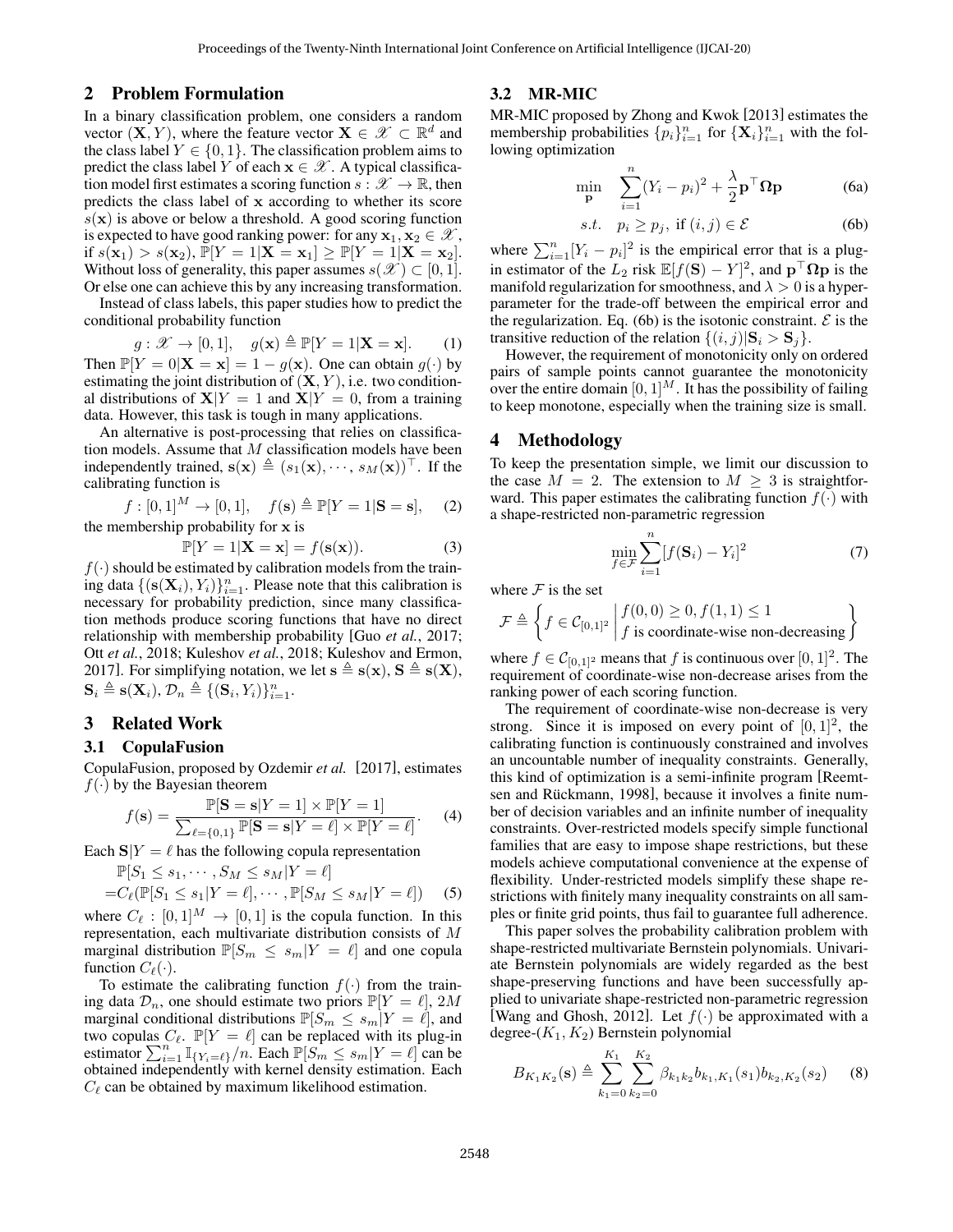where  $b_{k_m,K_m}(\cdot)$  is a univariate degree- $K_m$  basis Bernstein polynomial

$$
b_{k_m,K_m}(s_m) \triangleq {K_m \choose k_m} s_m^{k_m} (1 - s_m)^{K_m - k_m}.
$$
 (9)

 $B_{K_1K_2}$  is a linear combination of  $(K_1+1)(K_2+1)$  bivariate basis Bernstein polynomials.

**Theorem 1.** *A sufficient condition for*  $B_{K_1K_2} \in \mathcal{F}$  *is* 

$$
\beta_{00} \ge 0, \quad \beta_{K_1 K_2} \le 1 \tag{10}
$$

$$
\beta_{0k_2} \leq \beta_{1k_2} \leq \cdots \leq \beta_{K_1k_2}, \quad \forall k_2 \in \{0, \cdots, K_2\}
$$
 (11)

$$
\beta_{k_1 0} \le \beta_{k_1 1} \le \dots \le \beta_{k_1 K_2}, \quad \forall k_1 \in \{0, \dots, K_1\}. \quad (12)
$$

*Proof.* This proof is based on three properties of univariate basis Bernstein polynomials

$$
b_{k,K}(0) = \begin{cases} 1 & k = 0 \\ 0 & k = 1, \dots, K \end{cases}
$$
  
\n
$$
b_{k,K}(1) = \begin{cases} 0 & k = 0, \dots, K - 1 \\ 1 & k = K \end{cases}
$$
  
\n
$$
\frac{db_{k,K}(s)}{ds} = \begin{cases} -Kb_{0,K-1}(s) & \text{if } k = 0 \\ Kb_{K-1,K-1}(s) & \text{if } k = K \\ K[b_{k-1,K-1}(s) - b_{k,K-1}(s)] & \text{otherwise.} \end{cases}
$$

Since  $B_{K_1K_2}(0,0) = \beta_{00}$  and  $B_{K_1K_2}(1,1) = \beta_{K_1K_2}$ , we  $B_{K_1K_2}(0,0) \ge 0 \Leftrightarrow \beta_{00} \ge 0$ , and  $B_{K_1K_2}(1,1) \le 1 \Leftrightarrow$  $\beta_{K_1K_2} \leq 1$ . For all  $s \in [0,1]^2$ , we have

$$
\frac{\partial B_{K_1K_2}(\mathbf{s})}{K_1 \partial s_1} = \sum_{k_1=0}^{K_1-1} \sum_{k_2=0}^{K_2} \left[ \beta_{(k_1+1)k_2} - \beta_{k_1k_2} \right] b_{k_2,K_2}(s_2).
$$

Because  $\forall s \in [0,1], b_{k,K}(s) \geq 0$ , Eq. ([11\)](#page-2-0) implies that  $B_{K_1K_2}(s_1, s_2)$  is increasing with respect to  $s_1$ . The sufficiency of Eq.  $(12)$  $(12)$  for  $s_2$  is similar.  $\Box$ 

The probability calibration problem with two fore-going classification models can be solved by fitting a bivariate degree- $(K_1, K_2)$  Bernstein polynomial with training samples  $\{(S_{i1}, S_{i2}, Y_i)\}_{i=1}^n$ . The corresponding quadratic program is

$$
\min_{\beta} \sum_{i=1}^{n} \left[ \sum_{k_1=0}^{K_1} \sum_{k_2=0}^{K_2} \beta_{k_1 k_2} b_{k_1, K_1}(S_{i1}) b_{k_2, K_2}(S_{i2}) - Y_i \right]^2
$$
  
s.t. Eq.(10) – (12). (13)

This quadratic program is convex and tractable, which can be solved efficiently by many off-the-shelf optimization soft-ware. If the optimal solution for optimization ([13\)](#page-2-3) is  $\beta^*$ , the estimated calibrating function is

<span id="page-2-5"></span>
$$
\hat{f}_n(\mathbf{s}) = \sum_{k_1=0}^{K_1} \sum_{k_2=0}^{K_2} \beta_{k_1 k_2}^* b_{k_1, K_1}(s_1) b_{k_2, K_2}(s_2). \tag{14}
$$

let  $\mathcal{F}_K$  be the family of shape-restricted degree- $K$  bivariate Bernstein polynomials

$$
\mathcal{F}_K \triangleq \left\{ B_K(\mathbf{s}) = \sum_{k_1=0}^K \sum_{k_2=0}^K \beta_{k_1 k_2} b_{k_2, K}(s_2) b_{k_2, K}(s_2) \right. \\
\left. \qquad \qquad : \beta \text{ satisfies Eq. (10)-(12)} \right\}. \quad (15)
$$

#### 4.1 Universal Flexibility

This subsection proves that  $\bigcup_{K=1}^{\infty}$  *F<sub>K</sub>* is dense in *F* with respect to sup-norm, which means that shape-restricted Bernstein polynomials can be used to approximate any continuous coordinate-wise non-decreasing calibrating function with any arbitrary accuracy as the degree *K* increases to infinite.

<span id="page-2-4"></span><span id="page-2-2"></span>**Theorem 2.** *The sequence of function families*  $\mathcal{F}_K$  *is nested*  $\forall$ *in F*, *i.e.*  $\mathcal{F}_1 \subset \mathcal{F}_2 \subset \cdots \subset \mathcal{F}_K \subset \cdots \subset \mathcal{F} \subset L_2[0,1]^2$ ,  $\mu$  *where*  $f \in L_2[0,1]^2$  *means*  $\int_{[0,1]^2} |f(\mathbf{s})|^2 d\mathbf{s} < +\infty$ .

<span id="page-2-1"></span><span id="page-2-0"></span>*Proof.* (I)  $\mathcal{F}_K \subset \mathcal{F}_{K+1}$ ,  $\forall K$ . For any  $B_K \in \mathcal{F}_K$ ,  $B_K(\mathbf{s}) =$  $\sum_{k_1=0}^{K} \sum_{k_2=0}^{K} \beta_{k_1 k_2} b_{k_1,K}(s_1) b_{k_2,K}(s_2)$ , we can rewritten it as a degree- $(K + 1)$  Bernstein polynomial

$$
B_K(\mathbf{s}) = \sum_{k_1=0}^{K+1} \sum_{k_2=0}^{K+1} \tilde{\beta}_{k_1 k_2} b_{k_2, K+1}(s_2) b_{k_2, K+1}(s_2) \quad (16)
$$

where

$$
\tilde{\beta}_{k_1k_2} = \frac{(K+1-k_1)(K+1-k_2)}{(K+1)^2} \beta_{k_1k_2} \n+ \frac{(K+1-k_1)k_2}{(K+1)^2} \beta_{k_1(k_2-1)} \n+ \frac{k_1(K+1-k_2)}{(K+1)^2} \beta_{(k_1-1)k_2} \n+ \frac{k_1k_2}{(K+1)^2} \beta_{(k_1-1)(k_2-1)}.
$$
\n(17)

The above statement is obtained by the iterative property of univariate Bernstein polynomials

$$
b_{k,K}(s) = \frac{K+1-k}{K+1}b_{k,K+1}(s) + \frac{k+1}{K+1}b_{k+1,K+1}(s).
$$

To verify  $B_K \in \mathcal{F}_{K+1}$ , we should further prove that  $\hat{\beta} \in$  $\mathbb{R}^{(K+2)\times(K+2)}$  satisfies

$$
\tilde{\beta}_{00} \ge 0, \tilde{\beta}_{(K+1)(K+1)} \le 1
$$
  
\n
$$
\tilde{\beta}_{0k_2} \le \tilde{\beta}_{1k_2} \le \cdots \le \tilde{\beta}_{(K+1)k_2}, \forall k_2 \in \{0, \cdots, K+1\}
$$
  
\n
$$
\tilde{\beta}_{k_1 0} \le \tilde{\beta}_{k_1 1} \le \cdots \le \tilde{\beta}_{k_1(K+1)}, \forall k_1 \in \{0, \cdots, K+1\}.
$$

<span id="page-2-3"></span>The first requirement can be verified by  $\tilde{\beta}_{00} = \beta_{00}$ ,  $\tilde{\beta}_{(K+1)(K+1)} = \beta_{KK}$  and Eq. [\(10](#page-2-2)). The second requirement can be obtained by Eq. [\(11](#page-2-0)) and

$$
\tilde{\beta}_{(k_1+1)k_2} - \tilde{\beta}_{k_1k_2}
$$
\n
$$
= \frac{(K - k_1)(K + 1 - k_2)}{(K + 1)^2} \left[ \beta_{(k_1+1)k_2} - \beta_{k_1k_2} \right]
$$
\n
$$
+ \frac{k_1(K + 1 - k_2)}{(K + 1)^2} \left[ \beta_{k_1k_2} - \beta_{(k_1-1)k_2} \right]
$$
\n
$$
+ \frac{(K - k_1)k_2}{(K + 1)^2} \left[ \beta_{(k_1+1)(k_2-1)} - \beta_{k_1(k_2-1)} \right]
$$
\n
$$
+ \frac{k_1k_2}{(K + 1)^2} \left[ \beta_{k_1(k_2-1)} - \beta_{(k_1-1)(k_2-1)} \right].
$$
\n(18)

The proof for the third requirement is similar.

(II) Since all basis Bernstein polynomials and their linear combinations belong to  $L_2[0,1]^2$ ,  $\mathcal{F}_K \subset L_2[0,1]^2$ ,  $\forall K$ .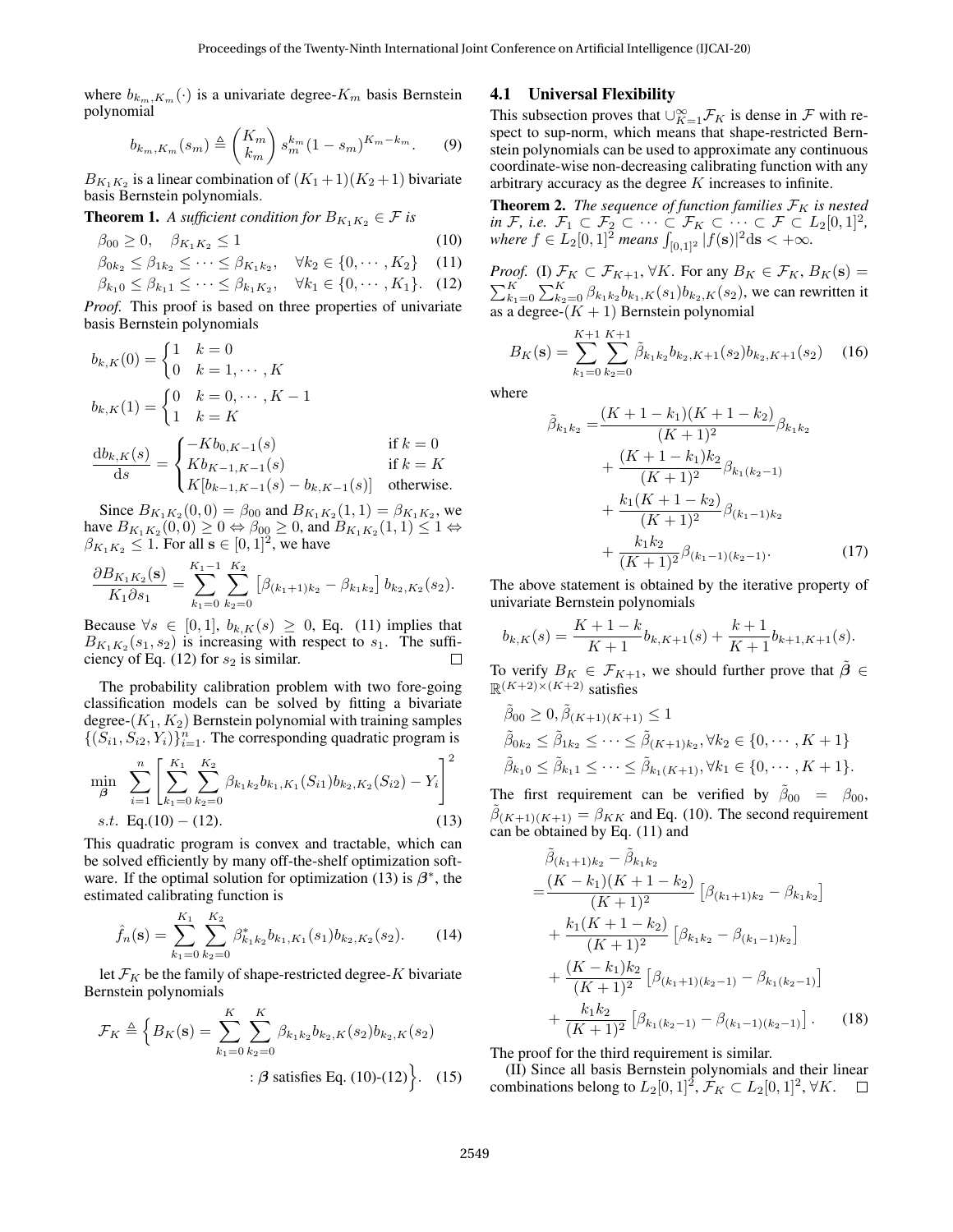<span id="page-3-3"></span>**Theorem 3.**  $\cup_{K=1}^{\infty}$  *F<sub>K</sub> is dense in F with respect to supnorm, i.e. for every*  $f \in \mathcal{F}$ *, we have* 

<span id="page-3-0"></span>
$$
\lim_{K \to \infty} \min_{B_K \in \mathcal{F}_K} \sup_{\mathbf{s} \in [0,1]^2} |f(\mathbf{s}) - B_K(\mathbf{s})| = 0. \tag{19}
$$

*Proof.* According to DeVore and Lorentz [\[1993](#page-6-15), p.10], for any multivariate continuous function *f*, there are multivariate Bernstein polynomials that converge uniformly to *f* as the degrees increase to infinite. So that the set of unconstrained bivariate Bernstein polynomials is dense in  $C_{[0,1]^2}$  with respect to super-norm.  $\mathcal{F} \subset \mathcal{C}_{[0,1]^2}$  implies that, for each  $f \in \mathcal{F}$ , for any approximation error  $\epsilon > 0$ , there exists a  $K \in \mathbb{N}$  such that the following function

$$
B_K(\mathbf{s}) = \sum_{k_1=0}^K \sum_{k_2=0}^K f(k_1/K, k_2/K) b_{k_1,K}(s_1) b_{k_2,K}(s_2)
$$

satisfies  $\sup_{s \in [0,1]^2} |B_K(s) - f(s)| < \epsilon$ . Therefore, if we let

$$
\beta \in \mathbb{R}^{(K+1)(K+1)}, \beta_{k_1 k_2} = f(k_1/K, k_2/K), \quad (20)
$$

*β* satisfies Eq. ([10\)](#page-2-2) - ([12\)](#page-2-1) by the properties of *f*. Thus,  $B_K(\cdot) \in \mathcal{F}_K$ . Combining this with Theorem [2,](#page-2-4) we obtain Eq. ([19\)](#page-3-0).  $\Box$ 

### 4.2 Consistency

The problem studied in this paper is called random-design regression. Each  $(\mathbf{S}_i, Y_i)$  is random, and  $(\mathbf{S}, Y)$ ,  $(\mathbf{S}_1, Y_1)$ ,  $\cdots$ ,  $({\bf S}_n, Y_n)$  are independent and identically distributed. To measure the error of a regression estimate, we use the  $L_2$  error:  $\int_{\mathbf{s}\in[0,1]^2}|\hat{f}_n(\mathbf{s}) - f(\mathbf{s})|^2 d(\mathbf{s}).$ 

Since the estimate  $\hat{f}_n$  depends on the data  $\mathcal{D}_n$ , this  $L_2$  error is a random variable. The following theorem on the consis-tency of the estimator relies on Lemma [1](#page-3-1) [Györfi *et al.*, 2006, Lemma 10.1].

<span id="page-3-1"></span>**Lemma 1.** Let  $\mathcal{F}_n = \mathcal{F}_n(\mathcal{D}_n)$  be a class of functions  $\tilde{f}$  :  $\mathbb{R}^d \to \mathbb{R}$  depending on the data  $\{(\mathbf{S}_i, Y_i)\}_{i=1}^n$ . If  $\hat{f}_n$  is ob*tained by*

$$
\hat{f}_n = \arg\min_{\tilde{f} \in \mathcal{F}_n} \frac{1}{n} \sum_{i=1}^n \left| \tilde{f}(\mathbf{S}_i) - Y_i \right|^2 \tag{21}
$$

*then*

$$
\int \left| \hat{f}_n(\mathbf{s}) - f(\mathbf{s}) \right|^2 \mu(\mathrm{d}\mathbf{s})
$$
  
\n
$$
\leq 2 \sup_{\tilde{f} \in \mathcal{F}_n} \left| \frac{1}{n} \sum_{i=1}^n \left[ \tilde{f}(\mathbf{S}_i) - Y_i \right]^2 - \mathbb{E} \left[ \tilde{f}(\mathbf{S}) - Y \right]^2 \right|
$$
  
\n
$$
+ \inf_{\tilde{f} \in \mathcal{F}_n} \int \left| \tilde{f}(\mathbf{s}) - f(\mathbf{s}) \right|^2 \mu(\mathrm{d}\mathbf{s}) \tag{22}
$$

*where µ denotes the distribution of* **S***.*

**Theorem 4.** *Provided that*  $\hat{f}_n$  *is obtained by Eq.* [\(13](#page-2-3)) - [\(14](#page-2-5))*, if the degree K satisfies*

<span id="page-3-5"></span>
$$
K \uparrow \infty, \quad K^2/n \to 0 \quad (n \to \infty), \tag{23}
$$

*then,*

*(I)*  $\hat{f}_n$  *is strongly universally consistent, i.e. for any*  $f \in \mathcal{F}$ *,*  $as n \to \infty$ 

$$
\int_{[0,1]^2} \left| \hat{f}_n(\mathbf{s}) - f(\mathbf{s}) \right|^2 \mu(\mathrm{d}\mathbf{s}) \to 0, \qquad a.s. \tag{24}
$$

*(II)*  $\hat{f}_n$  *is weakly universally consistent, i.e. for any*  $f \in \mathcal{F}$ *,*  $as n \rightarrow \infty$ ,

<span id="page-3-4"></span><span id="page-3-2"></span>
$$
\mathbb{E}\int_{[0,1]^2} \left|\hat{f}_n(\mathbf{s}) - f(\mathbf{s})\right|^2 \mu(\mathrm{d}\mathbf{s}) \to 0. \tag{25}
$$

*Proof.* (I) STRONG CONSISTENCY. Due to the Lemma [1,](#page-3-1) to prove the strong universal consistency of  $f_n$ , it suffices to verify that, as  $n \to \infty$ ,

$$
\sup_{\tilde{f}\in\mathcal{F}_n} \left| \frac{1}{n} \sum_{i=1}^n \left[ \tilde{f}(\mathbf{S}_i) - Y_i \right]^2 - \mathbb{E}\left[ \tilde{f}(\mathbf{S}) - Y \right]^2 \right| \to 0, a.s.
$$
\n(26)

$$
\inf_{\tilde{f}\in\mathcal{F}_n} \int_{[0,1]^2} \left|\tilde{f}(\mathbf{s}) - f(\mathbf{s})\right|^2 \mu(\mathrm{d}\mathbf{s}) \to 0, \quad a.s. \tag{27}
$$

Let us first prove Eq. ([27\)](#page-3-2). According to Theorem [3,](#page-3-3) *∪*<sup>∞</sup><sub>*K*=1</sub> $\mathcal{F}_K$  is dense in  $\mathcal{F}$  with respect to sup norm, which follows that  $\bigcup_{K=1}^{\infty}$  *F<sub>K</sub>* is dense in *F* with respect to  $L_2(\mu)$  for any distribution  $\mu$ . It implies that, for every  $f \in \mathcal{F}$ , for any arbitrarily small error  $\epsilon > 0$ , there exists a  $B_{K_0(\epsilon)} \in \bigcup_{K=1}^{\infty} \mathcal{F}_K$ that satisfies  $\int_{[0,1]^2} |B_{K_0(\epsilon)}(\mathbf{s}) - f(\mathbf{s})|^2 \mu(\mathrm{d}\mathbf{s}) < \epsilon$ . Because  $K \uparrow \infty$  as  $n \to \infty$ , there is a  $n_0(\epsilon) \in \mathbb{N}$  such that  $K > K_0(\epsilon)$ for all  $n \geq n_0(\epsilon)$ . Combining this with the nested property of *Fn*s, one concludes that

<span id="page-3-6"></span>
$$
\inf_{\tilde{f}\in\mathcal{F}_n}\int_{[0,1]^2} \left|\tilde{f}(\mathbf{s}) - f(\mathbf{s})\right|^2 \mu(\mathrm{d}\mathbf{s}) < \epsilon, \quad \forall n \ge n_0(\epsilon). \tag{28}
$$

Since  $\epsilon > 0$  is arbitrary, this implies Eq. ([27\)](#page-3-2).

To verify Eq. ([26\)](#page-3-4), let  $\mathcal{F}_n^+$  be the class of all subgraphs of functions of  $\mathcal{F}_n$ 

$$
\mathcal{F}_n^+ \triangleq \left\{ \left\{ (\mathbf{s}, t) \in [0, 1]^{M+1} : t \leq \tilde{f}(\mathbf{s}) \right\} : \tilde{f} \in \mathcal{F}_n \right\}, \tag{29}
$$
\nand  $V_{\mathcal{F}_n^+}$  be the Vapnik-Chervonenkis (VC) dimension of  $\mathcal{F}_n^+$ . Since each  $\tilde{f} \in \mathcal{F}_n$  is a linear combination of  $(K + 1)^2$  basis Bernstein polynomials, and  $\mathcal{F}_n^+$  is a subset of

$$
\left\{ \left\{ (\mathbf{s},t) \in [0,1]^{M+1} : \tilde{f}(\mathbf{s}) + \alpha \cdot t \ge 0 \right\} : \tilde{f} \in \mathcal{F}_n, \alpha \in \mathbb{R} \right\}
$$

which is a vector space with dimension  $(K + 1)^2 + 1$  of real functions on  $\mathbb{R}^3$ , by Theorem 9.5 of [Györfi *et al.*, 2006], we have

<span id="page-3-7"></span>
$$
V_{\mathcal{F}_n^+} \le (K+1)^2 + 1. \tag{30}
$$

Then we have  
\n
$$
\mathbb{P}\left\{\sup_{\tilde{f}\in\mathcal{F}_n} \left|\frac{1}{n}\sum_{i=1}^n \left[\tilde{f}(\mathbf{S}_i) - Y_i\right]^2 - \mathbb{E}\left[\tilde{f}(\mathbf{S}) - Y\right]^2\right| > \epsilon\right\}
$$
\n
$$
\leq 24 \left(\frac{32e}{\epsilon} \log \frac{48e}{\epsilon}\right)^{(K+1)^2+1} \exp\left\{-\frac{n\epsilon^2}{128}\right\}
$$
\n
$$
\leq 24 \left(\frac{48e}{\epsilon}\right)^{2(K+1)^2+2} \exp\left\{-\frac{n\epsilon^2}{128}\right\}
$$
\n
$$
= 24 \exp\left\{(2(K+1)^2+2) \log \frac{48e}{\epsilon} - \frac{n\epsilon^2}{128}\right\}.
$$
\n(31)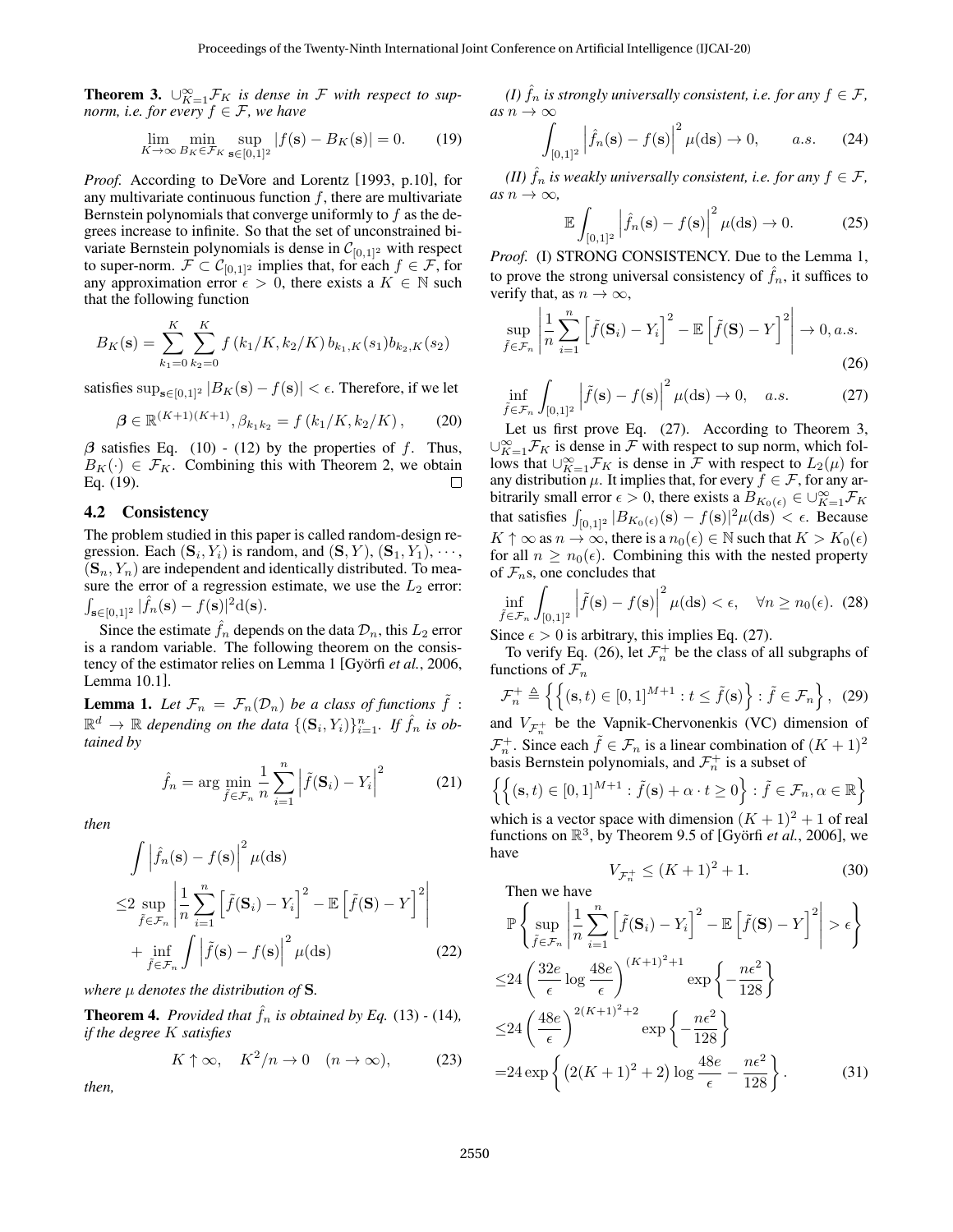The proof for the first inequality is same as [[Wang](#page-6-3) *et al.*, [2019,](#page-6-3) Theorem 4]. The second inequality follows from log(*x*) ≤ *x* − 1 ≤ *x* for *x* > 0. Therefore,

$$
\sum_{n=1}^{\infty} \mathbb{P}\left[\sup_{\tilde{f}\in\mathcal{F}_n} \left|\frac{1}{n}\sum_{i=1}^n \left[\tilde{f}(\mathbf{S}_i) - Y_i\right]^2 - \mathbb{E}\left[\tilde{f}(\mathbf{S}) - Y\right]^2\right| > \epsilon\right]
$$
  

$$
\leq \sum_{n=1}^{\infty} 24 \exp\left\{\left(2(K+1)^2 + 2\right)\log\frac{48e}{\epsilon} - \frac{n\epsilon^2}{128}\right\}
$$
  

$$
= \sum_{n=1}^{\infty} 24 \exp\left\{-n\left(\frac{\epsilon^2}{128} - 2\frac{(K+1)^2 + 1}{n}\log\frac{48e}{\epsilon}\right)\right\}.
$$

Hence, provided that  $\lim_{n\to\infty} K^2/n \to 0$ , we have

$$
\sum_{n=1}^{\infty} \mathbb{P}\left[\sup_{\tilde{f}\in\mathcal{F}_n} \left|\frac{1}{n}\sum_{i=1}^n \left[\tilde{f}(\mathbf{S}_i) - Y_i\right]^2 - \mathbb{E}\left[\tilde{f}(\mathbf{S}) - Y\right]^2\right| > \epsilon\right]
$$
  
<  $\infty$ . (32)

By the Borel-Cantelli lemma, we obtain Eq. [\(26](#page-3-4)). Therefore, Eq. ([23\)](#page-3-5) is a sufficient condition for the strong universal convergence of  $\hat{f}_n(\cdot)$ .

(II) WEAK CONSISTENCY. To prove the weak universal consistency of  $f_n(\cdot)$ , it suffices to verify, as  $n \to \infty$ ,

$$
\mathbb{E}\left\{\sup_{\tilde{f}\in\mathcal{F}_n}\left|\frac{1}{n}\sum_{i=1}^n\left[\tilde{f}(\mathbf{S}_i)-P_i\right]^2-\mathbb{E}\left[\tilde{f}(\mathbf{S})-Y\right]^2\right|\right\}\to 0\tag{33}
$$

$$
\mathbb{E}\left\{\inf_{\tilde{f}\in\mathcal{F}_n}\int_{[0,1]^2}\left[\tilde{f}(\mathbf{s})-f(\mathbf{s})\right]^2\mu(\mathrm{d}\mathbf{s})\right\}\to 0.\tag{34}
$$

Because Eq. [\(34](#page-4-0)) directly follows from Eq. [\(28](#page-3-6)), it is sufficient to verify Eq. ([33\)](#page-4-1). If *ξ* is a nonnegative random variable, for an arbitrary  $\epsilon > 0$ , we have

<span id="page-4-2"></span>
$$
\mathbb{E}[\xi] = \int_0^\infty \mathbb{P}[\xi > t] dt \le \epsilon + \int_\epsilon^\infty \mathbb{P}[\xi > t] dt. \tag{35}
$$

Following this,

$$
\mathbb{E}\left[\sup_{\tilde{f}\in\mathcal{F}_n}\left|\frac{1}{n}\sum_{i=1}^n\left[\tilde{f}(\mathbf{S}_i)-Y_i\right]^2-\mathbb{E}\left[\tilde{f}(\mathbf{S})-Y\right]^2\right|\right]
$$
\n
$$
\leq\epsilon+\int_{\epsilon}^{\infty}24\left(\frac{48e}{t}\right)^{2(K+1)^2+2}\exp\left\{-\frac{nt^2}{128}\right\}dt
$$
\n
$$
\leq\epsilon+24\left(\frac{48e}{\epsilon}\right)^{2(K+1)^2+2}\int_{\epsilon}^{\infty}\exp\left\{-\frac{net}{128}\right\}dt
$$
\n
$$
=\epsilon+24\left(\frac{48e}{\epsilon}\right)^{2(K+1)^2+2}\frac{128}{n\epsilon}\exp\left\{-\frac{n\epsilon^2}{128}\right\}
$$
\n
$$
=\epsilon+\frac{3072}{n\epsilon}\exp\left\{-n\left(\frac{\epsilon^2}{128}-2\frac{(K+1)^2+1}{n}\log\frac{48e}{\epsilon}\right)\right\}.
$$

The first inequality is obtained by Eq. [\(35](#page-4-2)) and [\(31](#page-3-7)). Eq. ([33\)](#page-4-1) holds if  $K^2/n \to 0$  as  $n \to \infty$ . Hence, the condition [\(23](#page-3-5)) is sufficient for the weak universal consistency of  $f_n(\cdot)$ .  $\Box$ 

## 5 Experiments

In this experiment, to make each  $s_m(\mathscr{X}) \in [0,1]$ , every score  $s_m(\mathbf{X}_i)$  is transformed by the empirical cumulative distribution function using  $\{s_m(\mathbf{X}_i)\}_{i=1}^n$ . In CopulaFusion, the copula function for each class is chosen according to the criterion of maximum likelihood. Candidate copula families are Gaussian, Clayton, rotated Clayton, Plackett, Frank, Gumbel, rotated Gumbel and Student's *t*. In MR-MIC, **Ω** is the similarity matrix with  $\omega_{ij} = 1/||\mathbf{S}_i - \mathbf{S}_j||$ . Because model (Eq.[6\)](#page-1-1) only obtains calibrated probabilities  $\{\hat{p}_i\}_{i=1}^n$  for training samples  ${\bf S}_i\}_{i=1}^n$ , we estimate the calibrating function by linear interpolation with the scattered data  $\{(\mathbf{S}_i, \hat{p}_i)\}_{i=1}^n$ . Quadratic optimizations for MR-MIC and BernPolyFusion are solved with CVX [\[Grant and Boyd, 2014](#page-6-17)].

## 5.1 Characteristics of Calibrating Functions

The data is SUSY from UCI Machine Learning Repository [\[Dua and Graff, 2017\]](#page-6-18). Two fore-going classifiers are feedforward networks with hidden layer sizes 10 and 20. We randomly draw 200 samples for training two classifiers and 400 samples for training the calibrating model. The hyperparameters are arbitrarily chosen:  $\lambda = 10^{-5}$  in MR-MIC, and  $K_1 = K_2 = 5$  in the proposed method. Figure [1\(a\)](#page-5-0) shows that both classifiers have good ranking power.

<span id="page-4-1"></span><span id="page-4-0"></span>Figure [1\(b\)-](#page-5-1)[1\(d\)](#page-5-2) shows the main characteristics of three estimated calibrating functions with contours. In all figures, by and large, the estimated calibrating probability increases as **S** moves from southwest to northeast. Among the three methods, only BernPolyFusion can adhere to the requirement of coordinate-wise non-decrease. MR-MIC imposes this requirement only on training samples  ${\bf S}_i$ <sup>n</sup><sub>*i*=1</sub>, while Copula-Fusion does not explicitly impose this requirement. The calibrating function from BernPolyFusion is more smooth than MR-MIC and CopulaFusion.

#### <span id="page-4-3"></span>5.2 Model Comparison

Ideal performance measures for probability calibration should be based on the difference between the true *f* and the estimated  $\hat{f}$ , e.g.  $\sup_{s \in [0,1]} |f(\mathbf{s}) - \hat{f}(\mathbf{s})|$  and  $\int_{s \in [0,1]} |f(\mathbf{s}) \hat{f}(\mathbf{s})|\text{ds}$ . However, in practice the true f is unavailable. When the size of the test data is very large, *f* can be approximated in the following way: the domain  $[0, 1]^2$  is discretized with a uniformly-spaced grid (10*×*10) and the true probability at each grid cell is approximated with the percent of class-1 among samples that falls in this grid cell.

Because the majority of scores scatter around the antidiagonal, there are few test samples scatter in grid cells around northwest and southeast corners. Thus, approximated probabilities at these grid cells are subject to large deviations. Therefore, each grid cell with the number of test samples smaller than 1000 is discarded from performance measurement. The following two measures are used:  $MCE =$  $\max_{\mathbf{s}\in\mathcal{G}}|f(\mathbf{s})-\hat{f}(\mathbf{s})|$  and  $\text{ECE}=\sum_{\mathbf{s}\in\mathcal{G}}|f(\mathbf{s})-\hat{f}(\mathbf{s})|/|\mathcal{G}|$ , where  $G$  is the set of centers of grid cells with the test number no less than 1000. The third performance measure is the Brier score, which is the mean squared difference between predicted probabilities and class labels.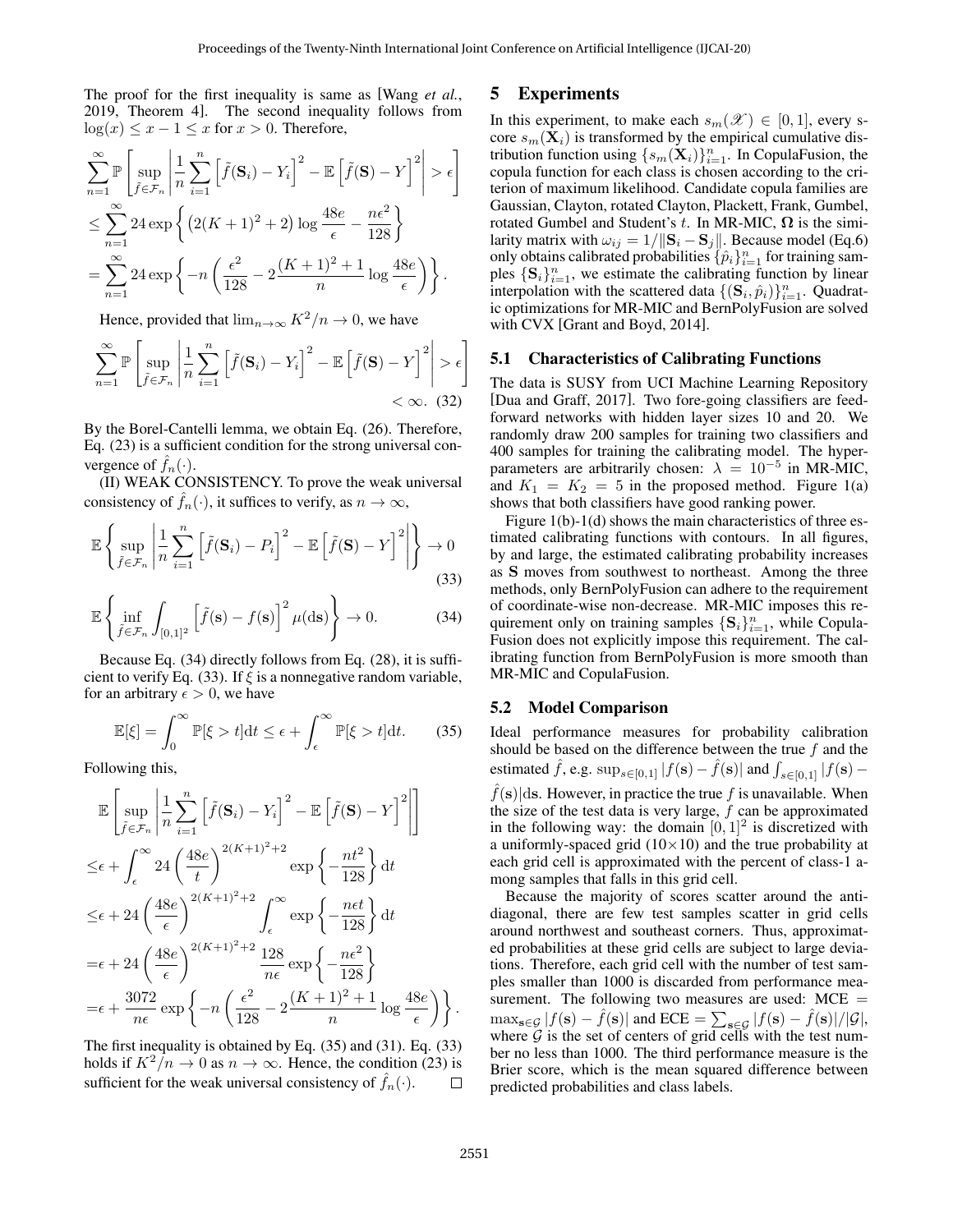<span id="page-5-0"></span>

<span id="page-5-2"></span><span id="page-5-1"></span>Figure 1: Training data and contours of three calibrating functions

<span id="page-5-3"></span>

|              | Method                                                                                            | Adult                                  | Census                                   | Covertype                                | Dota <sub>2</sub>                | <b>SUSY</b>                                                                     | Mean                                                       |
|--------------|---------------------------------------------------------------------------------------------------|----------------------------------------|------------------------------------------|------------------------------------------|----------------------------------|---------------------------------------------------------------------------------|------------------------------------------------------------|
| <b>MCE</b>   | MR-MIC                                                                                            | $6.142 \pm 0.843$                      | $7.116 \pm 0.825$                        | $5.785 \pm 0.611$                        | $5.353 \pm 0.576$                | $6.185 \pm 0.479$                                                               | $6.116 \pm 0.667$                                          |
|              | CopulaFusion                                                                                      | $5.309 \pm 0.723$                      | $6.817 \pm 0.611$                        | $5.882 \pm 0.626$                        | $6.290 \pm 0.508$                | $6.592 \pm 0.469$                                                               | $6.178 \pm 0.587$                                          |
|              | BernPolyFusion                                                                                    | $5.613 \pm 0.650$                      | 6.241 $\pm$ 0.565                        | $5.367 + 0.434$                          | $5.591 \pm 0.528$                | $5.054 \pm 0.394$                                                               | $5.573 \pm 0.514$                                          |
| <b>ECE</b>   | MR-MIC                                                                                            | $2.459 + 0.441$                        | $3.787 + 0.468$                          | $3.444 + 0.359$                          | $3.124 + 0.393$                  | $3.182 + 0.258$                                                                 | $3.199 + 0.384$                                            |
|              | CopulaFusion                                                                                      | $2.548 \pm 0.296$                      | $3.890 + 0.444$                          | $3.369 \pm 0.326$                        | $3.319 + 0.343$                  | $2.963 + 0.240$                                                                 | $3.218 + 0.330$                                            |
|              | BernPolyFusion                                                                                    | $2.226 \pm 0.309$                      | $3.587 \pm 0.370$                        | $2.847 \pm 0.231$                        | $2.799 + 0.268$                  | $2.432 \pm 0.241$                                                               | $2.727 \pm 0.284$                                          |
| <b>Brier</b> | MR-MIC<br>CopulaFusion<br>BernPolyFusion $14.375 \pm 0.854$ $18.966 \pm 0.724$ $16.095 \pm 0.577$ | $15.485 + 0.915$<br>$16.441 \pm 0.703$ | $19.719 \pm 1.338$<br>$19.714 \pm 1.095$ | $19.776 \pm 0.861$<br>$18.067 \pm 0.824$ | 18.740±0.758<br>$19.264 + 0.711$ | $19.015 + 0.646$<br>$17.771 \pm 0.506$<br>16.811 $\pm$ 0.434 15.539 $\pm$ 0.473 | $18.547 + 0.904$<br>$18.252 \pm 0.768$<br>$16.357 + 0.612$ |

Table 1: Model Comparison (%. The best performance is highlighted.)

Experiments are performed on five large data from [\[Dua](#page-6-18) [and Graff, 2017\]](#page-6-18) with size larger than 40,000: Adult, Census, Covertype, Dota2 and SUSY. In Covertype, the largest class (Lodgepole Pine) is the positive class and others are the negative class. For each data, three size-500 datasets are randomly drawn. The first dataset is used for training classifier 1, and the second dataset is used for training classifier 2, and the third dataset is used for training calibration models. All other samples are used for testing calibration models. In each training step, we use 5-fold cross-validation to determine hyperparameters. Two fore-going classifiers are three-layer feedforward networks. The above procedure is repeated 10 times, and model comparison is based on the average and standard deviation of ten rounds.

Table [1](#page-5-3) demonstrates that the proposed method outperforms benchmark models in all but two instances, where CopulaFusion bests on Adult and MR-MIC on Dota2, both with respect to MCE measure. Considering the results averaged over all five datasets, we see our BernPolyFusion unanimously performs the best.

#### 5.3 Running Time

The complexity of CopulaFusion depends on the choice of the copula family. For some copula families, the optimization for the maximum likelihood estimation is non-convex. The training of MR-MIC involves a quadratic program with *n* decision variables. An ADMM-based algorithm for this optimization has a complexity  $O(n^2)$ . The training of BernPolyFusion involves a quadratic program with  $(K + 1)^2$  decision variables and  $2K(K + 1) + 2$  constraints. Both numbers are independent of the training size *n*. According to Section 4.6.2 of [\[Ben-Tal, 2019\]](#page-6-19), Data(P) and Size(p) are linearly increasing with *n*, thus the Newton complexity of  $\epsilon$ -solution is  $O(n)$ .

For the aforementioned experiments in Subsection [5.2](#page-4-3) where  $n = 500$ , the CPU time in seconds for training MR-MIC, CopulaFusion, and BernPolyFusion are 1*.*335 *±* 0*.*128, 1*.*486 *±* 0*.*172, and 0*.*501 *±* 0*.*044, respectively. If *n* is 1,000, the CPU time in seconds for three methods are  $7.964 \pm 0.807$ ,  $1.756 \pm 0.246$  and  $0.872 \pm 0.090$ , respectively. Therefore, compared to MR-MIC and CopulaFusion, we see that Bern-PolyFusion attains less running time and better scalability.

### 6 Conclusions

A novel method based on shape-restricted Bernstein polynomial regression is proposed for probability calibration. This method has universal fitting flexibility and is both strongly and weakly universally consistent. Experimental results show that this method has a great advantage over benchmark methods. Future work includes the extension from binary-class to multi-class or structured classification problems [\[Kuleshov](#page-6-20) [and Liang, 2015](#page-6-20); [Leathart](#page-6-21) *et al.*, 2019].

#### Acknowledgments

The work of the first author was supported by NSFC (71571163) and Zhejiang NSF (LY19G010001).